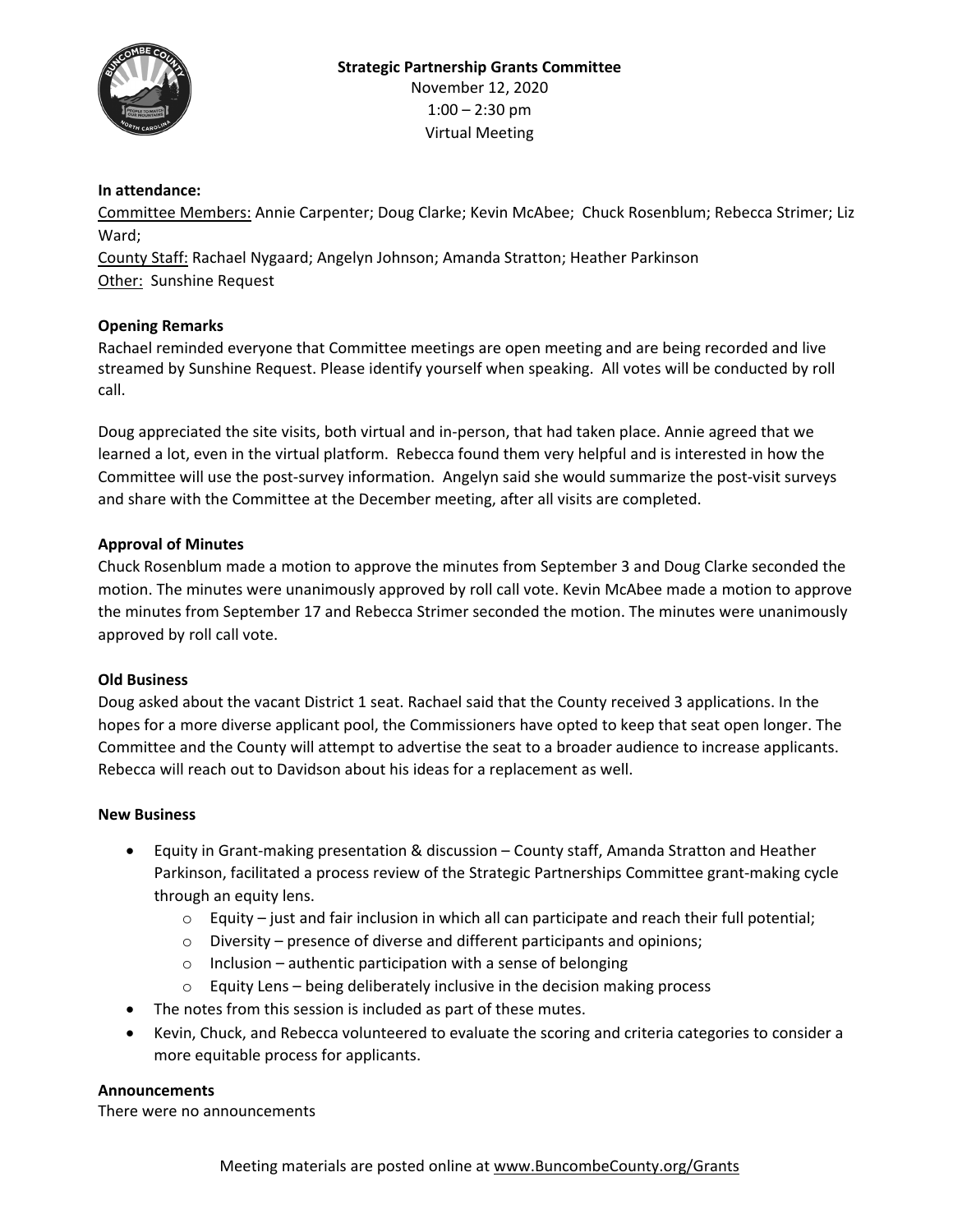

#### **Public Comment**

There were no public comments

#### **Next Meeting**

December 3, 2020; 1:00 – 2:30 pm; Virtual Meeting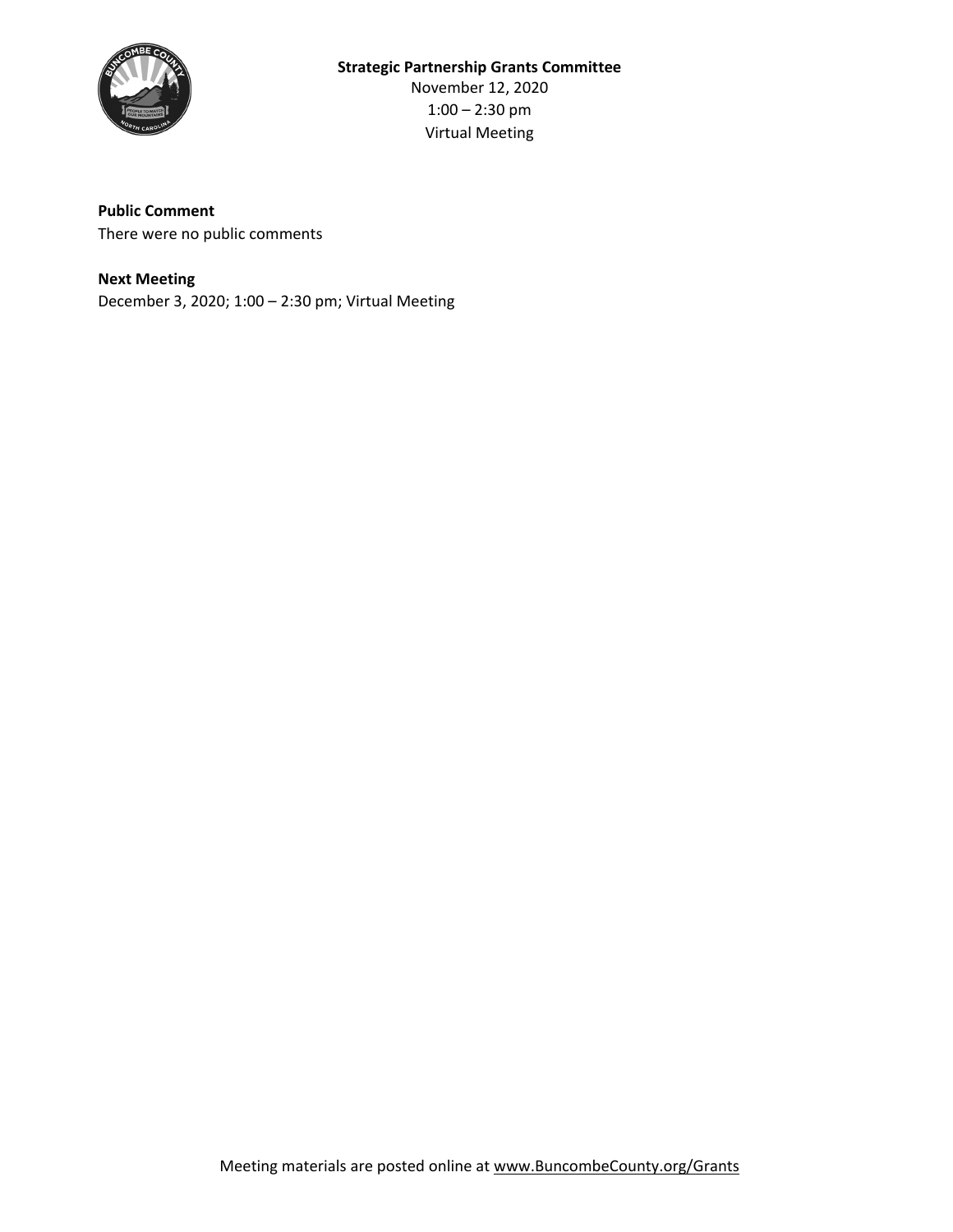

# **Grant Application Opens**

## Consider:

- Funding priorities
- Funding requested
- Application
	- Communication
	- Criteria
	- Questions
	- Attachments
	- Online portal

Who does it impact? Individuals/community disproportionately affected? Perpetuate or dismantle barriers? **Any disparities?** 

#### **BUNCOMBE COUNTY**

#### Feedback:

- $\circ$  Technology barriers be aware of these differences
	- $\blacksquare$  Provide assistance
	- **Question early on that asks if they would like assistance**
- o Grant writing process be aware of differences in ability/experience
	- **Provide assistance** 
		- Contract with someone to provide this?
- $\circ$  Reubric reflects the grant writer's ability to write well vs. the quality of the program
- o How is the program announced/advertised?
	- Should we look at this by focus area to ensure diversity across those areas?
	- **Word of mouth is helpful**
	- Consistent use of press release worded in a way that encourages organizations who haven't applied before to apply
		- Use the focus area language in a way to get interest
	- **Tag-team with other county entities**
	- Review which institutions are receiving the press release

Meeting materials are posted online at [www.BuncombeCounty.org/Grants](http://www.buncombecounty.org/Grants)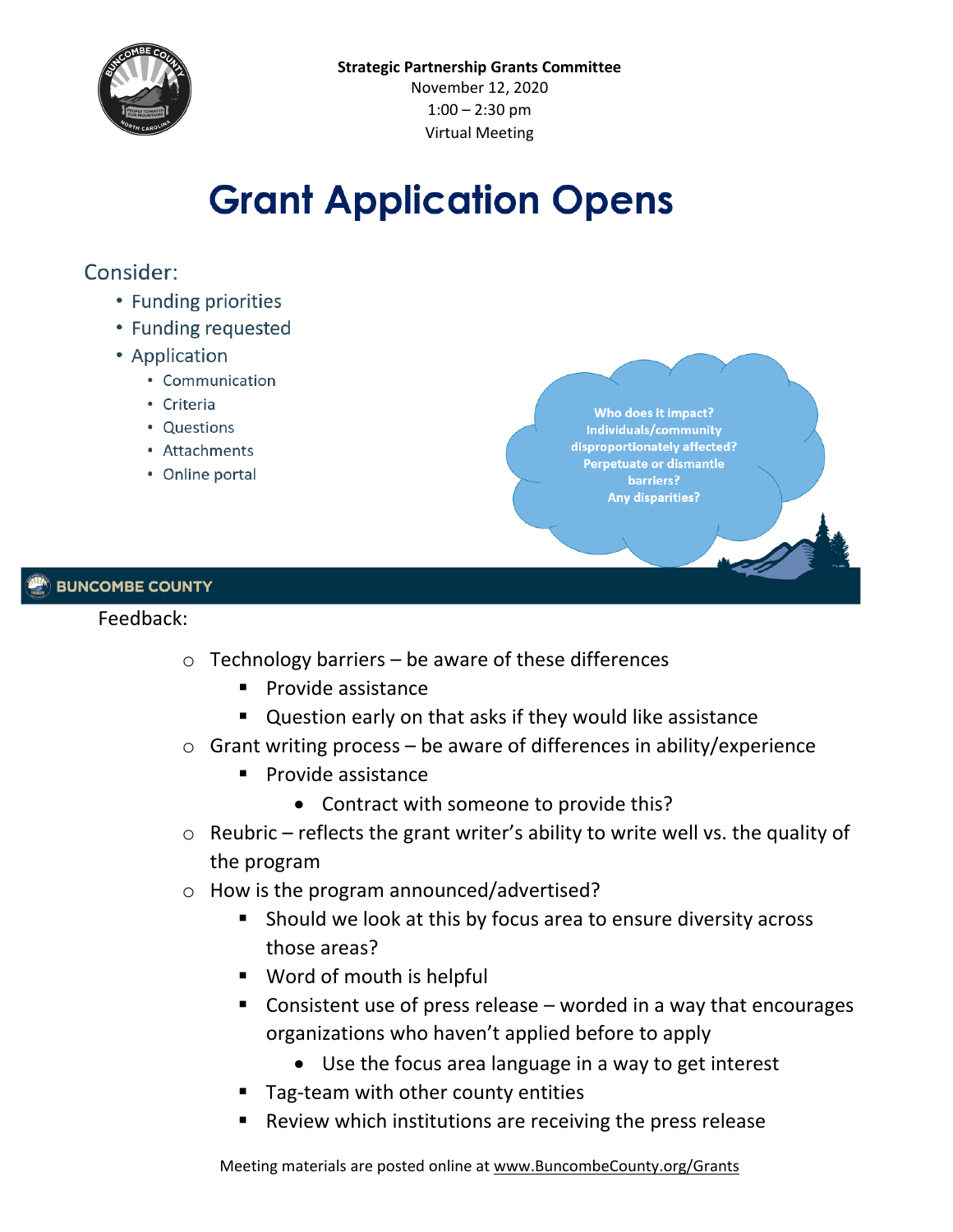

- If not happening county-wide, include as a part of this process
- **If** Identify black-led organizations who have historically not had access to this kind of funding (ex. Cothinkk) and target them for outreach
- o Grant funding amounts
	- **Offer standardized amounts of grant funding**
	- could help stratefy organizations in to different groups vs. giving funds to the groups that score the highest overall
		- make sure the good grant writers are not necessarily the ones receiving all of the funds
		- option: level funding between focus areas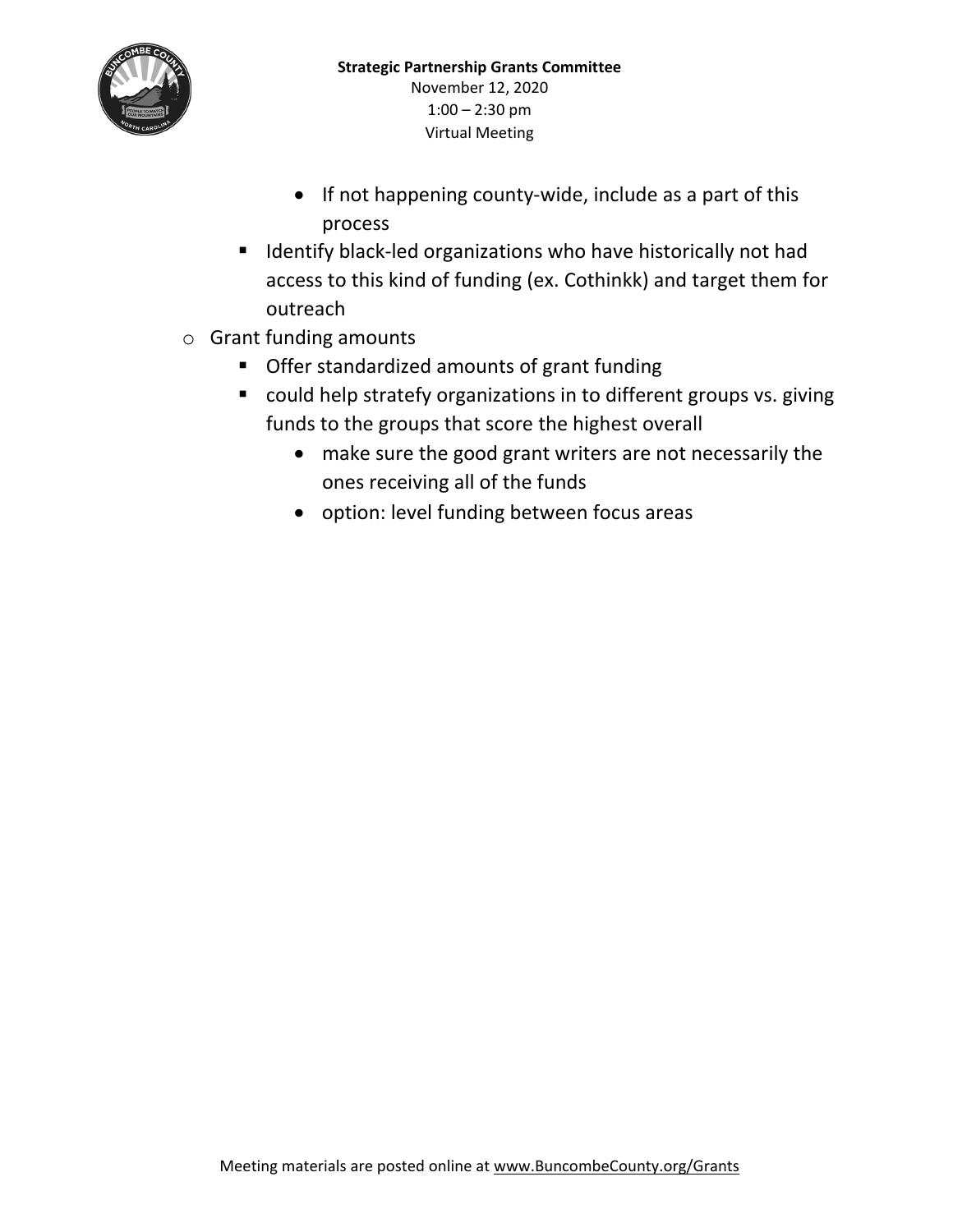

# **Community Engagement Session**

- Consider:
	- Communication
	- Purpose
	- Format
	- Timing

Who does it impact? Individuals/community disproportionately affected? Perpetuate or dismantle barriers? **Any disparities?** 

- Do we want to do this as part of this committee's process?
- Is this moot because the community helped weigh in on the Strategic Plan priorities?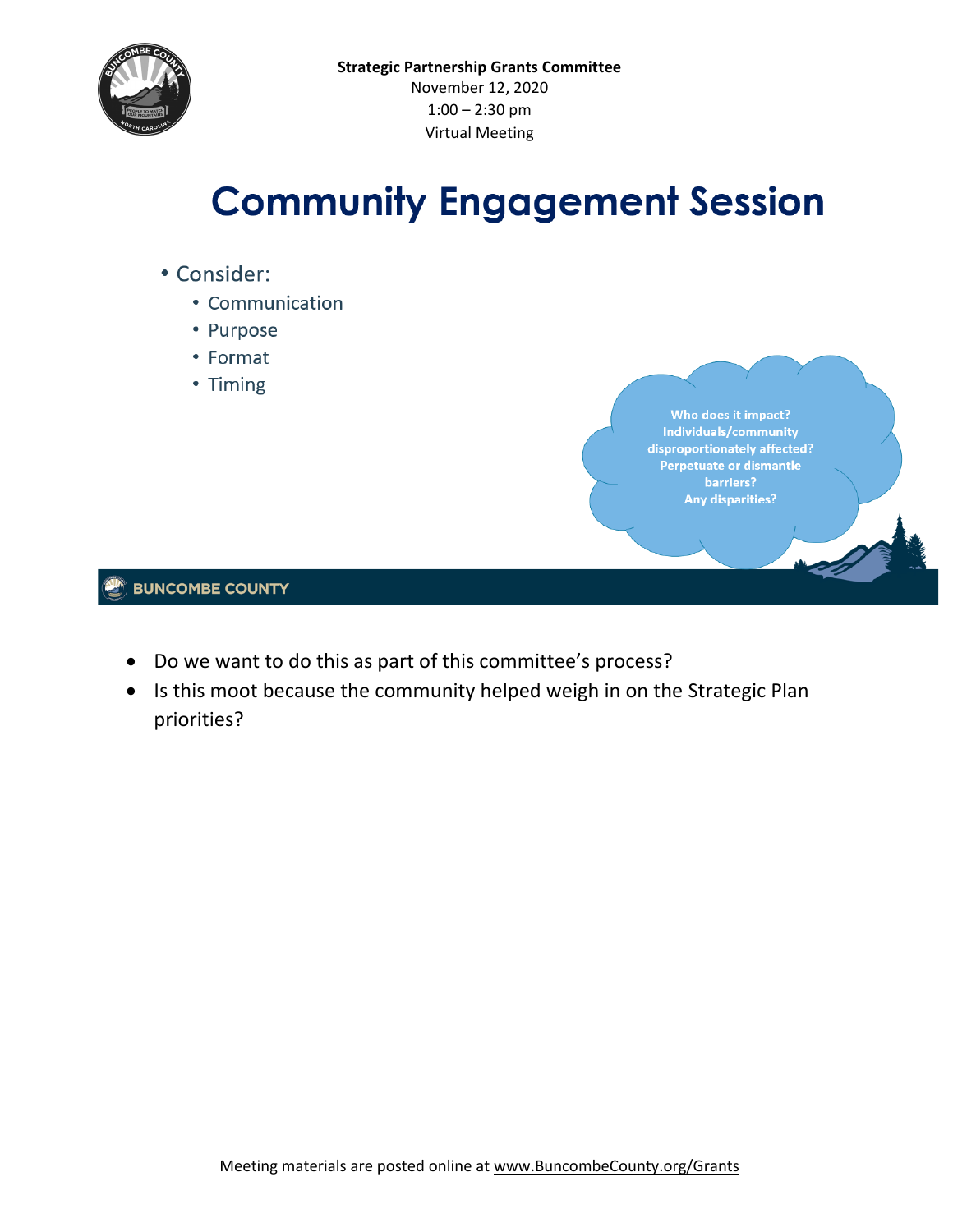

# **Grant Writing Workshop**

- Consider:
	- Communication
	- Purpose
	- Format
	- Timing
	- Staff Support
	- Number of Sessions

Who does it impact? Individuals/community disproportionately affected? Perpetuate or dismantle barriers? **Any disparities?** 

- It feels like grant writing is the "fence" is this really the "ramp/box" part of the process?
- Is there a way to make staff assistance more formal?
	- o Calendar where organizations can sign-up?
- Have a second session that's more detailed:
	- o Specifically talk about what the committee is looking for with each question
	- o Tips for grant writing
- Working session with volunteer grant writers/make those connections
- Submit bullet points and have someone available to help craft that in to a narrative
- Include automatic availability of translation and live interpretation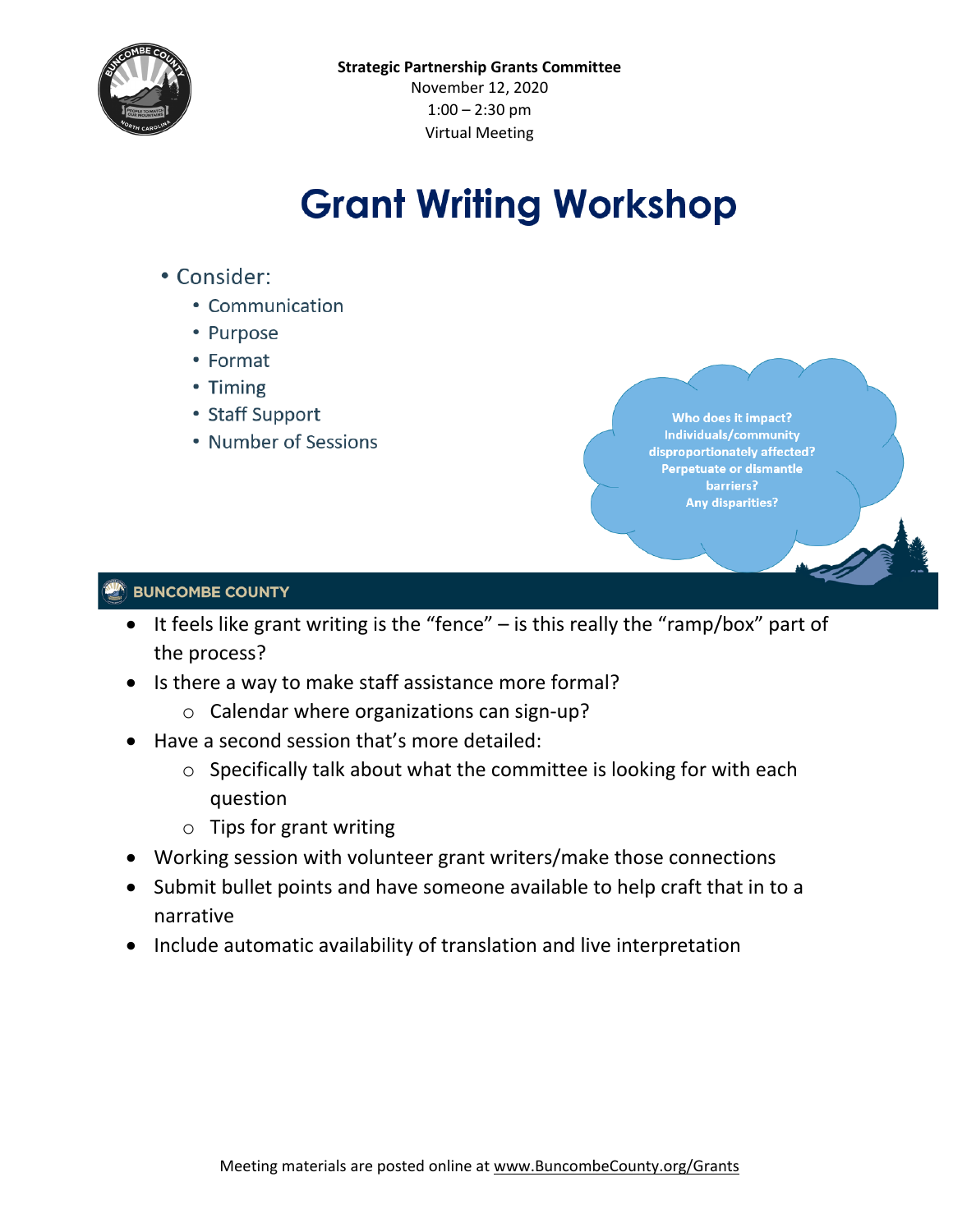

# **Applications Due**

- Consider:
	- Communication
	- Timing
	- Staff Support
	- Application Details
	- Online Portal

Who does it impact? Individuals/community disproportionately affected? Perpetuate or dismantle barriers? **Any disparities?** 

- Review of application questions and scoring criteria needed
	- o Volunteer: Chuck, Kevin, Rebecca
- Recommendation: Ask whole committee for feedback on the questions/criteria and then have the subcommittee do some of the consolidation/re-write
- Review of the evaluation section of the application needed (ongoing evaluation of the program/project)
	- o Improve the prompt
	- $\circ$  Could possibly merge with results
	- o A place where people might have taken a 10 or 20 point hit
- Sustainability are we asking about a revenue stream/diverse portfolio/other grants in the works? How does this rubric work? Does this favor more wellresourced nonprofits?
- Survey to grant recipients who are not currently well-represented to get their feedback
- Ask Commissioner Edwards for feedback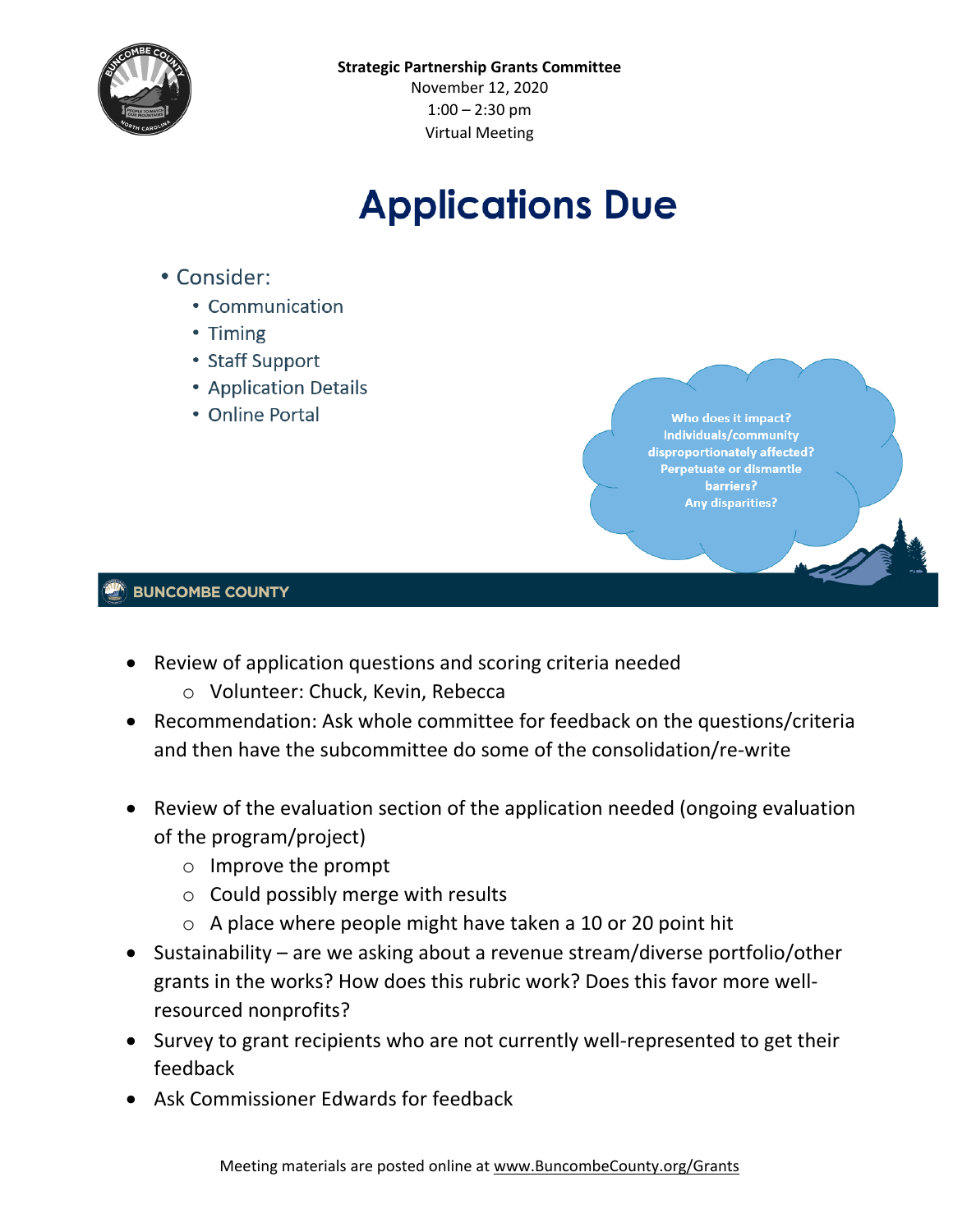

# **Applications Reviewed by Committee**

### Consider:

- Purpose
- Scoring criteria
- Review by committee members
- Follow up questions
- Timing
- Legal review
- Grantee involvement

Who does it impact? Individuals/community disproportionately affected? Perpetuate or dismantle barriers? **Any disparities?** 

- Large amount of applications to review within a short timeframe
	- o Could this be a year-round process?
	- o Possibly a quarterly review by focus area?
	- o Would allow for better review with equity lens/
	- o Need additional time for preparation before conversations about the applications
- Need to provide better understanding about the committee's time commitment to this process
- Balance time available to applicants and to the committee
- Cut in half the number of scores to give to each grantee?
- Increase the size of the committee and not everyone reviews the same areas?
	- $\circ$  Join the committee by a specific focus area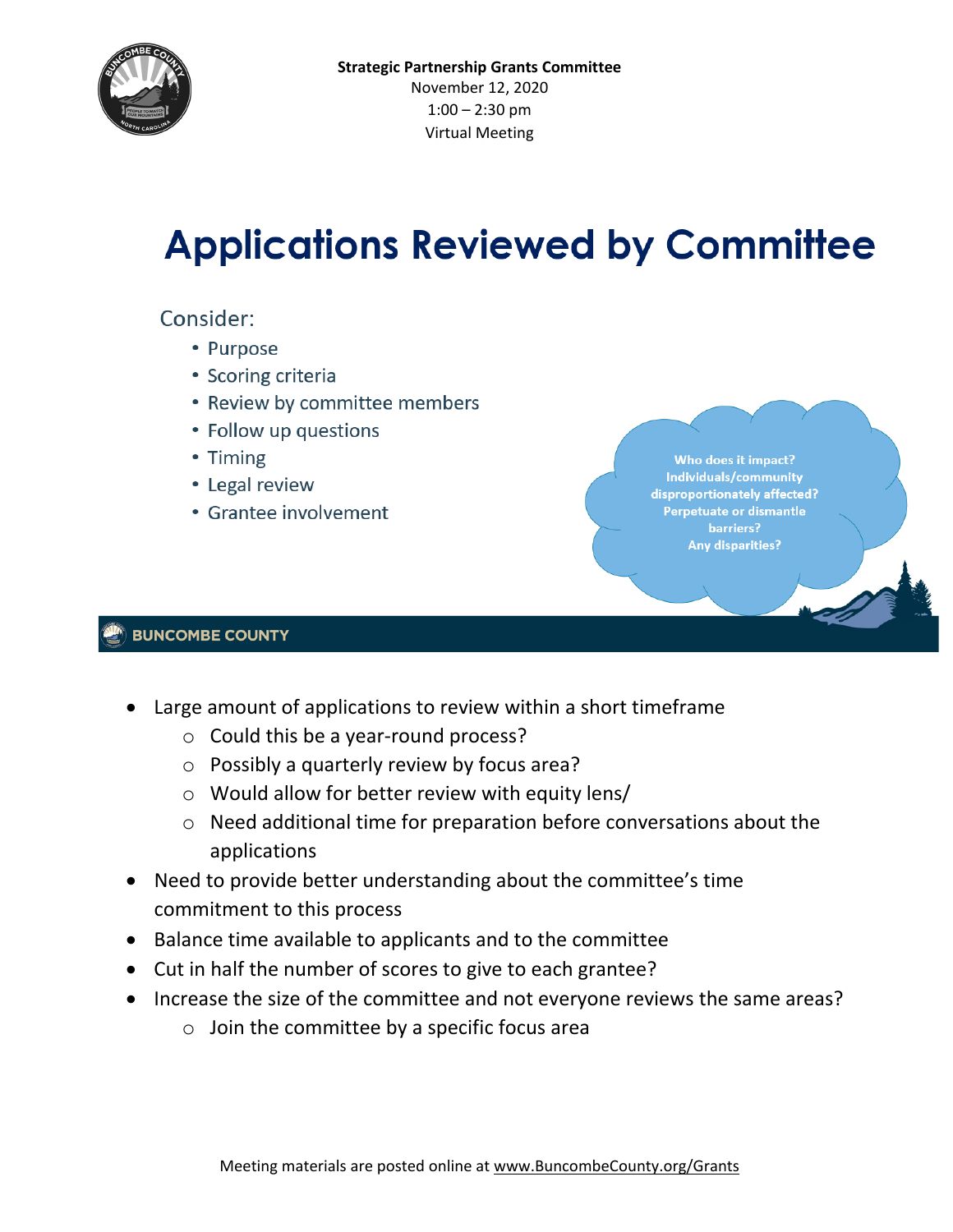

# **Committee Funding/Grant Recommendations**

# Consider:

- Communication
- Purpose
- Format
- Timing
- Criteria

Who does it impact? Individuals/community disproportionately affected? Perpetuate or dismantle barriers? **Any disparities?** 

- When review scoring, review through an equity lens during that process as well
- Interview process with grantees
	- o Divide between committee members
	- o Committee members submit questions in advance
	- o Good opportunity to get a sense of the grantees greater than what's on the page
	- o Consider how to not make this a burden
- How do we incorporate participant feedback/experience?
	- o Application question?
	- o Interview?
- Did we capture every decision made of the scoring process so not to have to go through that again?